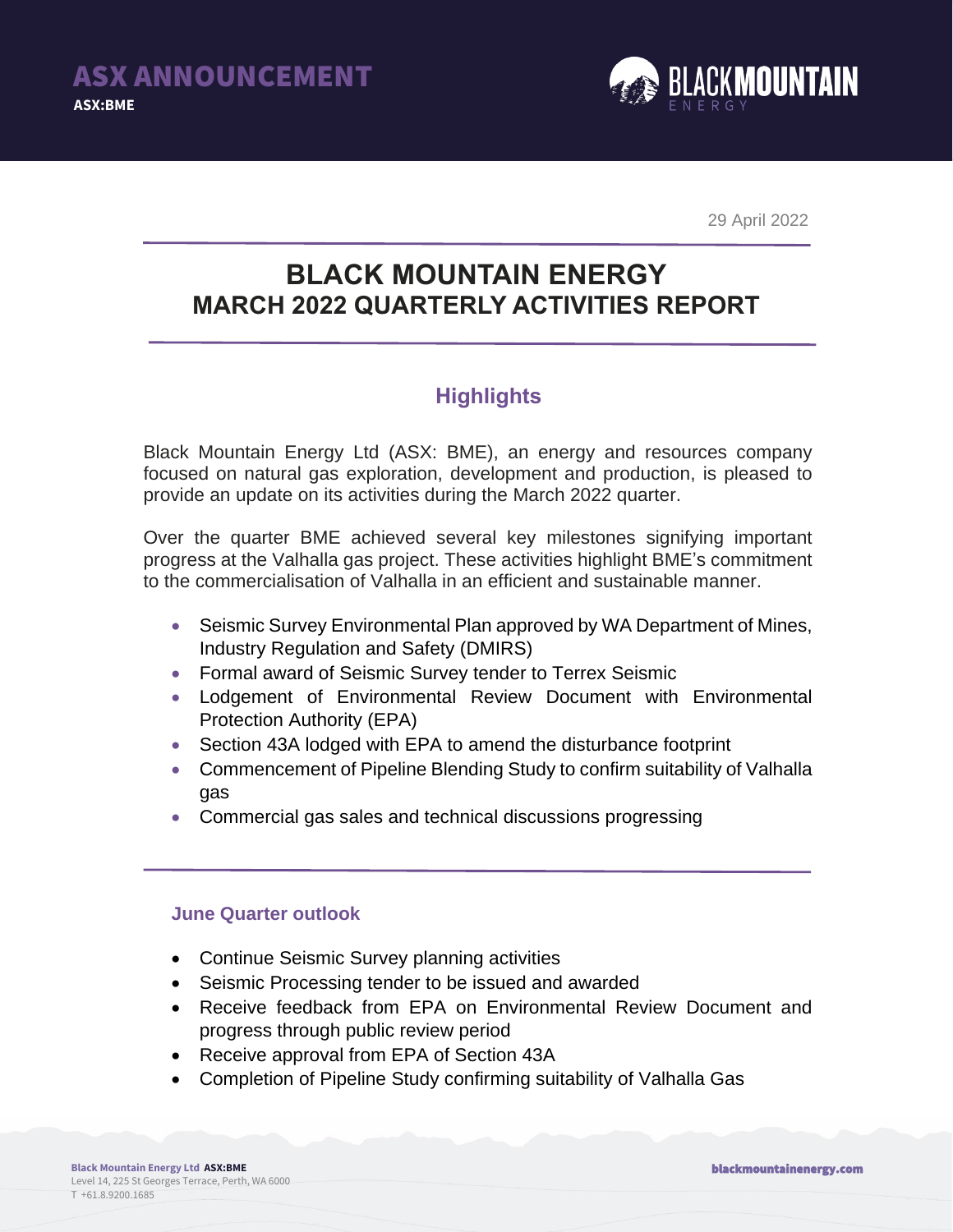

- Continue discussions with potential offtake partners and pipeline operators regarding commercialising the Valhalla Gas Project
- Assist Traditional Owners in the formation of cultural awareness training businesses
- Annual HSE risk assessment, audit and compliance activities commenced in April

**Black Mountain Energy Executive Chairman Rhett Bennett said**: *"The March quarter saw the Company continue to lay the foundations for the commercialisation of the Valhalla project, including receiving approval of seismic survey environmental plans and lodgement of Environmental Review Documents with the Environmental Protection Authority (EPA). The quarter also saw the commencement of a pipeline blending study to confirm the suitability of gas for sale from the project.*

*During the September quarter, the focus will be on the completion of studies and continuing off take discussions as we take another step in moving closer to commercialising the Valhalla Project.* 

*I continue to be excited by the untapped potential of the project and the significant developments we will be achieving in the coming period."*

### **Seismic Survey Environmental Plan awarded by WA DMIRS**

On 31 March 2022, Black Mountain Energy's 2D Seismic Survey Environmental Plan was approved by WA's Department of Mining, Industry Regulation and Safety (DMIRS).

This approval allows the Company to undertake a 130km 2D seismic survey within EP371, providing the Company with additional data on the sub surface geology and enabling Black Mountain Energy to further interpret and evaluate the resource potential.

Prior to submitting the Environmental Plan, multiple heritage, flora and fauna surveys were completed. These surveys were undertaken by independent technical experts, in conjunction with Traditional Owners and focused specifically on the proposed seismic activity areas.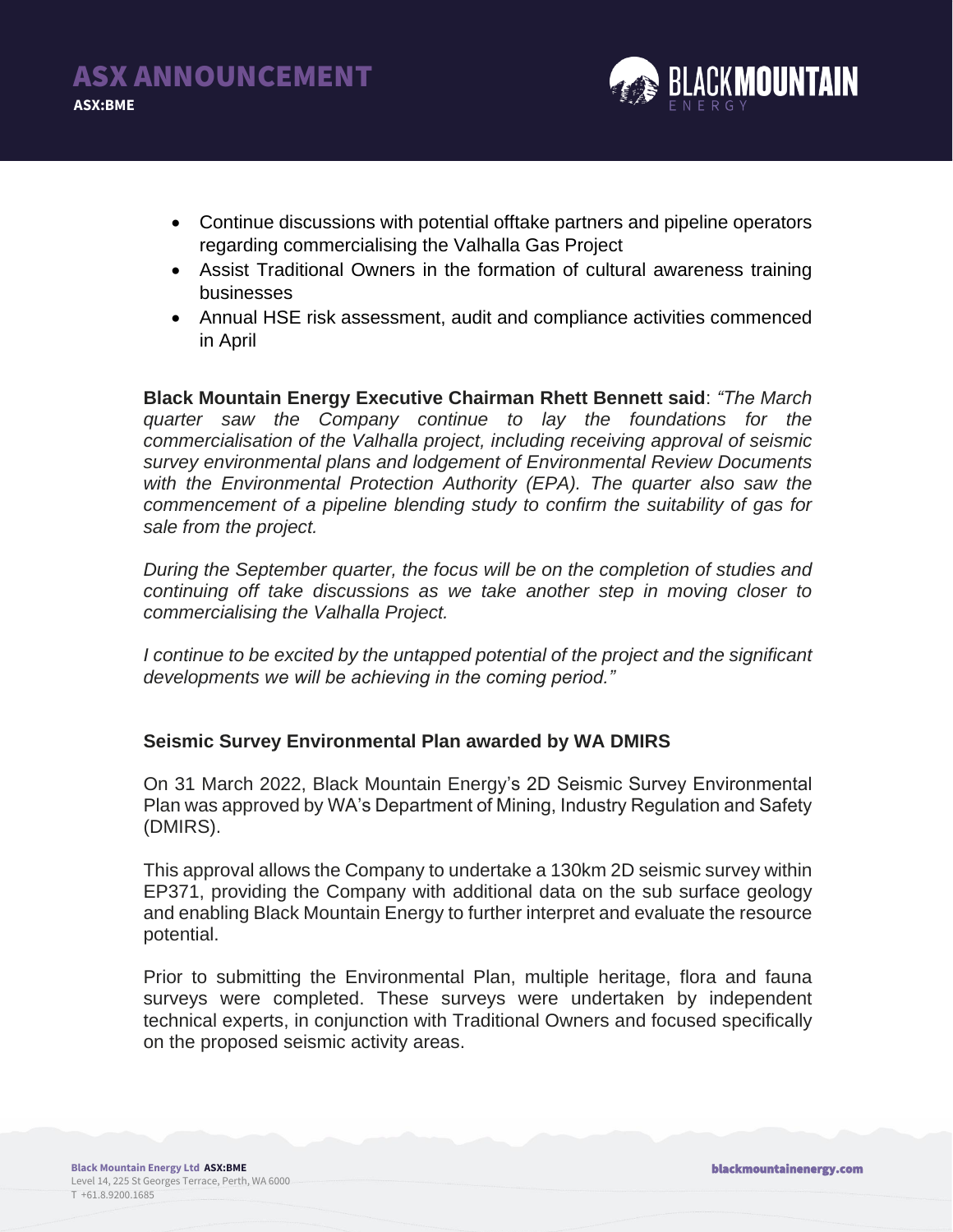

#### **Formal award of Seismic Survey Tender**

The Board formally awarded the Valhalla 2D Seismic Survey to Terrex Seismic (Terrex) during the quarter. Terrex has significant experience within the Canning Basin.

The Company looks forward to working with Terrex ensuring all activities are completed safely and in partnership with Traditional Owners, ensuring heritage, cultural awareness and employment opportunities are at the forefront.

#### **Lodgement of Environmental Review Document and Section 43A**

The Environmental Review Document (ERD) for the Valhalla Exploration and Appraisal Program was lodged with the EPA on 10 January 2022.

The ERD has been prepared in accordance with the EPA Procedure Manual (Part IV Divisions 1 and 2). The ERD is our response to the EPA's Environmental Scoping Document and was submitted after completion of an environmental review, it describes the Proposal and its likely effects on the environment.

After the lodgement of the ERD, the Company submitted a Section 43A to the EPA, varying our Proposal to avoid and minimise impacts to a marshland area.

#### **Completion of Pipeline Study**

The Company consulted the Australian Gas Pipeline Infrastructure Group (AGIG) to conduct a qualitative gas composition analysis of anticipated Valhalla gas to LNG, the aim of this study is to confirm suitability for blending with existing pipeline infrastructure.

#### **Appointment of Adviser as Alternate Director**

The Company was delighted to announce the appointment of Ms Ashley Zumwalt-Forbes as an alternate director to Rhett Bennett. Ashley serves as a senior adviser to the Company.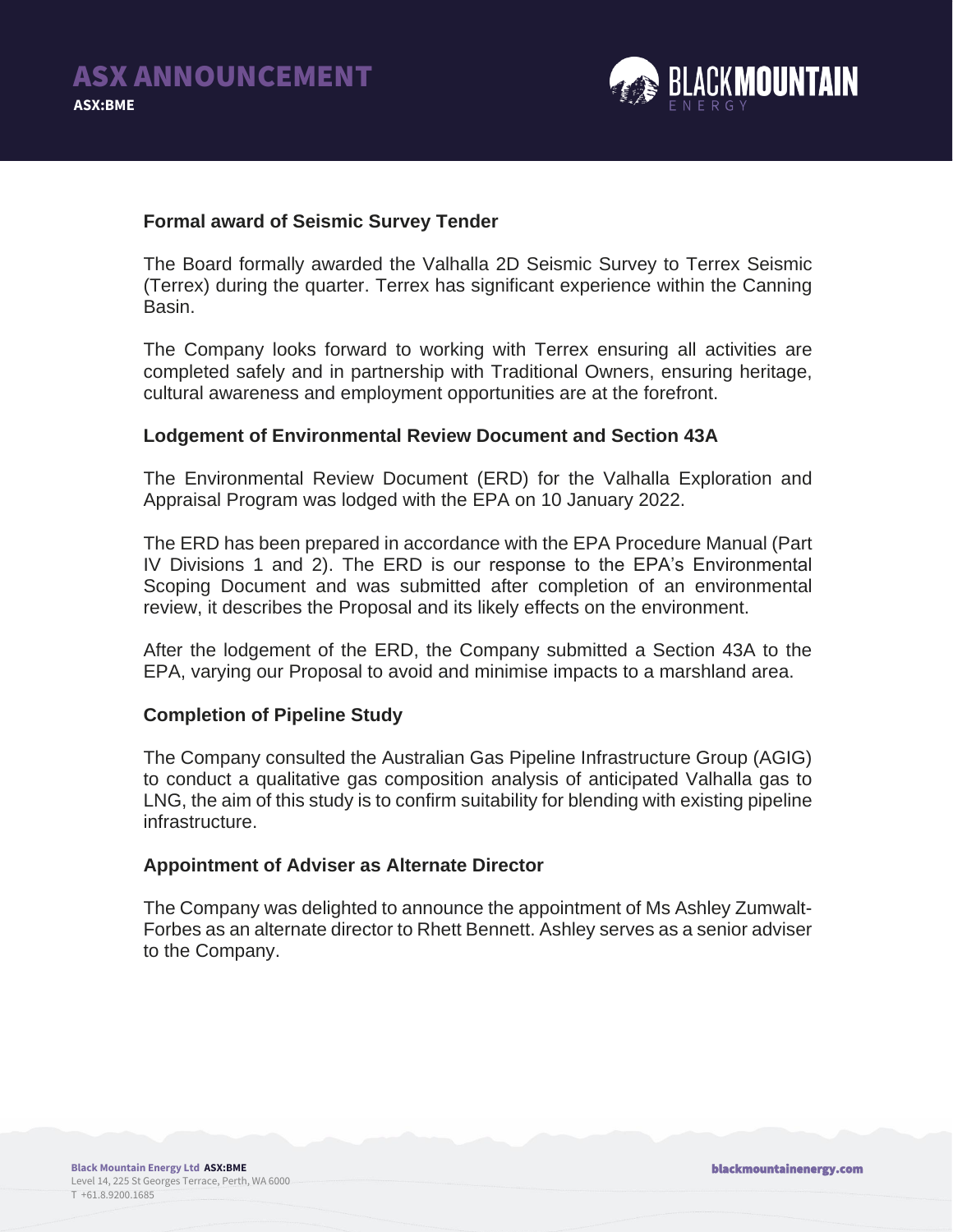

#### **June Quarter Outlook**

In conjunction with continued on ground Seismic Survey planning activities, the Company will be issuing a tender for 2D Seismic Data Processing.

The Company expects to soon receive initial feedback from the EPA on its ERD submission and enter the public review period. Approval of the Section 43A is also anticipated during the coming quarter.

Whilst the Pipeline Blending Study completed during the quarter, commercial discussions and technical studies will remain ongoing.

The Company has proposed and offered to assist local communities residing on EP 371 in setting up Cultural Awareness Training businesses. These businesses are an opportunity for ongoing employment within the community, providing the opportunity for Traditional Owners to educate visitors whilst achieving ongoing positive financial impacts from facilitating Cultural Awareness inductions with visitors to the Noonkanbah community.

The 2022 HSE Risk Assessment and audit activities commenced in April. Risk assessments are an integral part of the business, creating awareness and ensuring all hazards and risks are identified and appropriate controls are in place.

#### **Corporate**

The Company was admitted to the official list of the ASX on 23 December 2021 following completion of an IPO raising A\$11m. The period from admission to 31 March 2022 is included in a period covered by a use of funds statement in the IPO Prospectus lodged with the ASX under Listing rule 1.1 condition 3.

A comparison of the Company's actual expenditure since admission to 31 March 2022 against the estimated expenditure in the use of funds statement is set out below as required by the ASX Listing Rule 4.7c.2.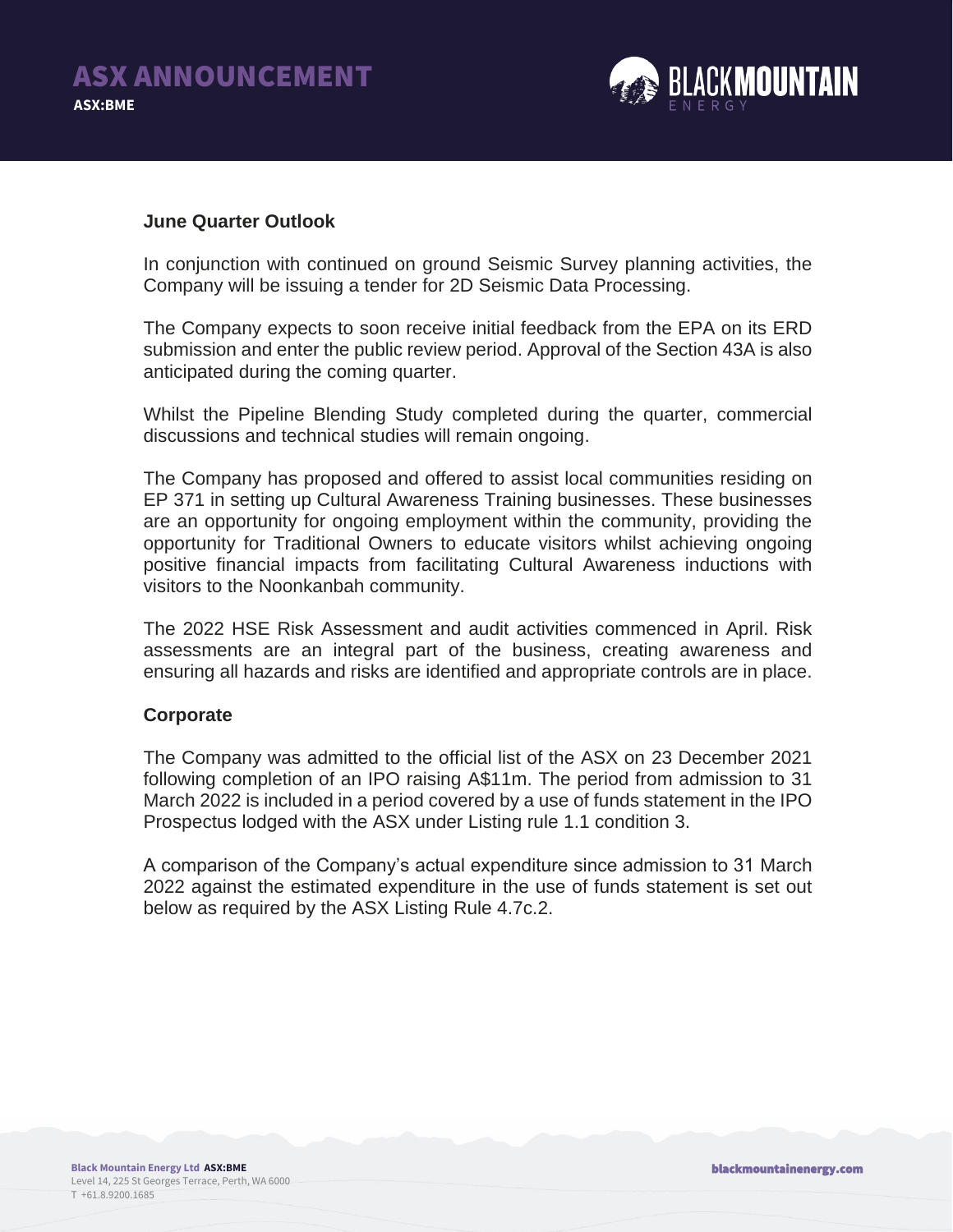

|                                                | A\$'000            | A\$'000            |
|------------------------------------------------|--------------------|--------------------|
|                                                | <b>Estimated</b>   | <b>Actual</b>      |
|                                                | <b>Expenditure</b> | <b>Expenditure</b> |
|                                                | at IPO             | to date            |
| Use of Funds                                   |                    |                    |
| 2D seismic acquisition and processing          | 3,941              | 25                 |
| Environmental, permitting and baseline studies | 2,800              | 441                |
| Well monitoring and remediation                | 1,000              | 20                 |
| Corporate costs and working capital            | 2,400              | 899                |
| Expenses of the offer                          | 1,189              | 1,039              |
| <b>Total</b>                                   | 11,330             | 2,424              |

For the purpose of Section 6 of the Appendix 5B, related party payments of A\$286,000 were made in the quarter in relation to Directors fees and Consulting costs.

#### **INTEREST IN PETROLEUM PERMIT**

| <b>Permit   Location</b>                    | <b>Operator</b>                                                       | Legal<br><b>Interest</b> |
|---------------------------------------------|-----------------------------------------------------------------------|--------------------------|
| EP371   Canning Basin,<br>Western Australia | Bennett Resources (100% owned<br>subsidiary of Black Mountain Energy) | 100%                     |

#### **This ASX announcement was approved and authorised for release by the Board of Black Mountain Energy Ltd.**

For more information, please contact:

*Investors/Media* Madeline Howson **Advisir** + 61 434 073 160 [madeline.howson@advisir.com](mailto:madeline.howson@advisir.com)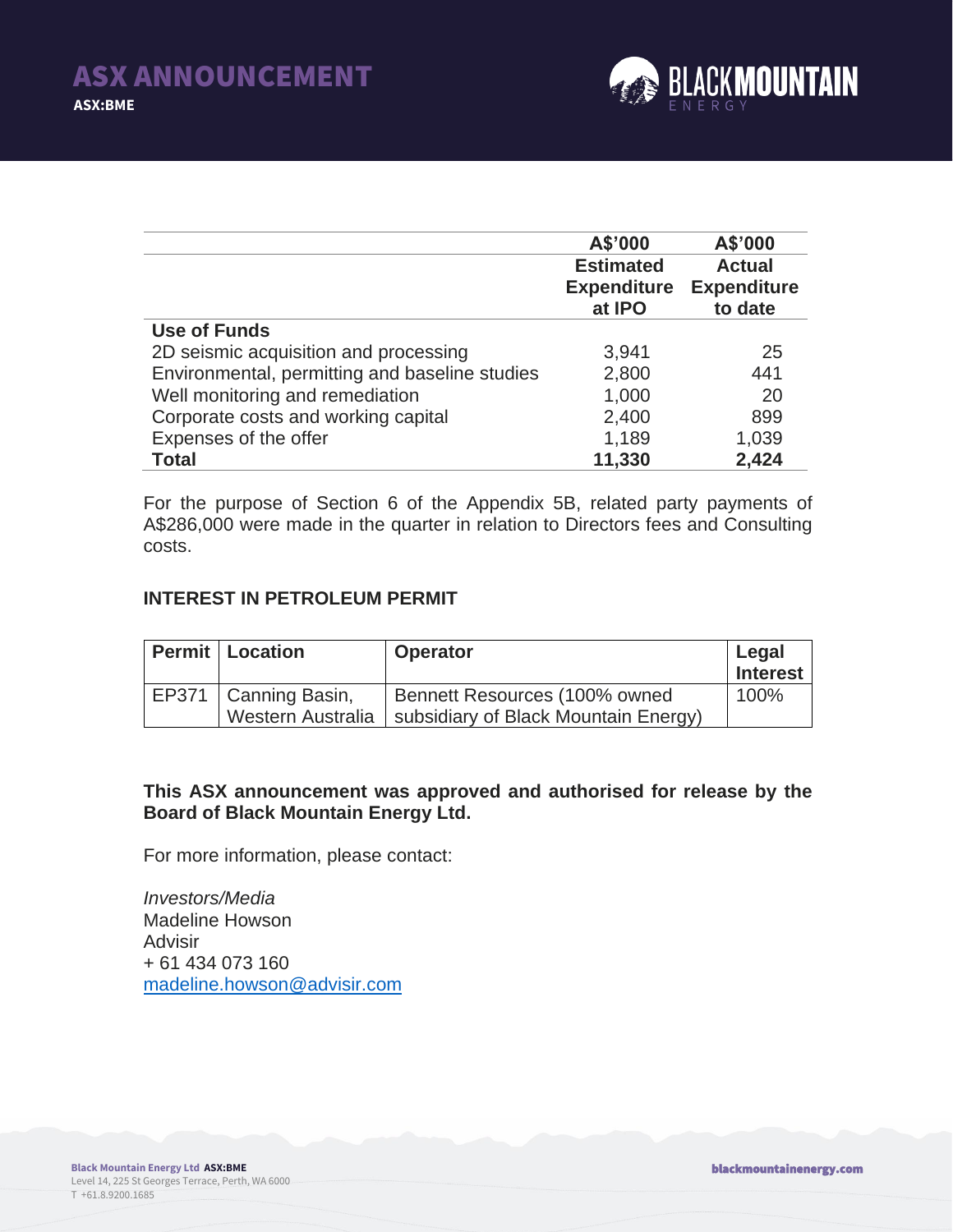

#### **About Black Mountain Energy**

Black Mountain Energy Ltd (ASX: BME) is focused on sustainable development of Project Valhalla (EP371) in WA's Canning Basin, led by a team of highly experienced upstream oil and gas professionals.

Project Valhalla is a  $\sim 3,600 \text{km}^2$  permit area in the Canning Basin in northern Western Australia. The tight gas acreage is believed to hold 1.5 trillion cubic feet (TCF) of contingent gas resources and 11.8 TCF of prospective resources.

The Black Mountain Group is a major shareholder of BME, specialising in identifying and capturing high-growth opportunities in the global energy sector.

#### *Prospective Resources Reporting Notes*

*(i) The prospective resources information in this document is effective as of the Replacement Prospectus dated 29 October 2021 (Listing Rule (LR) 5.25.1).* 

*(ii) The prospective resources information in this document has been estimated and is classified in accordance*  with SPE PRMS (Society of Petroleum Engineers Petroleum Resources Management System) (LR 5.25.2).

*(iii) The prospective resources information in this document is reported according to the Company's economic interest in each of the resources and net of royalties (LR 5.25.5).* 

*(iv) The prospective resources information in this document has been estimated and prepared using the probabilistic method (LR 5.25.6).* 

*(v) The prospective resources information in this document has been estimated using a 0.18233 standard barrels oil equivalent BOE conversion ratio for gas to oil; this conversion ratio is based on an energy equivalency conversion method and does not represent value equivalency (LR 5.25.7).*

*(vi) The prospective resources information in this document has been estimated on the basis that products are sold on the spot market with delivery at the sales point on the production facilities (LR 5.26.5.)* 

*(vii) Prospective resources are reported on a best estimate basis (LR 5.28.1).*

*(viii) For prospective resources, the estimated quantities of petroleum that may potentially be recovered by the application of a future development project(s) relate to undiscovered accumulations. These estimates have both an associated risk of discovery and a risk of development. Further exploration appraisal and evaluation is required to determine the existence of a significant quantity of potentially moveable hydrocarbons (LR 5.28.2)*

*(ix) In respect to the prospective resources referred to in this statement, the Company's working interest in EP 371 is 100%.* 

*(x) The prospective resources and the methodology for their estimation is set out in the Replacement Prospectus dated 29 October 2021*

*(xi) The chance of discovery is considered high due to the nature of the petroleum system and the proximity of the Prospective Resources to the Contingent Resources already found in EP 371. (LR 5.35.3).*

*(xii) Prospective resources are un-risked and have not been adjusted for an associated chance of discovery and a chance of development (LR 5.35.4).*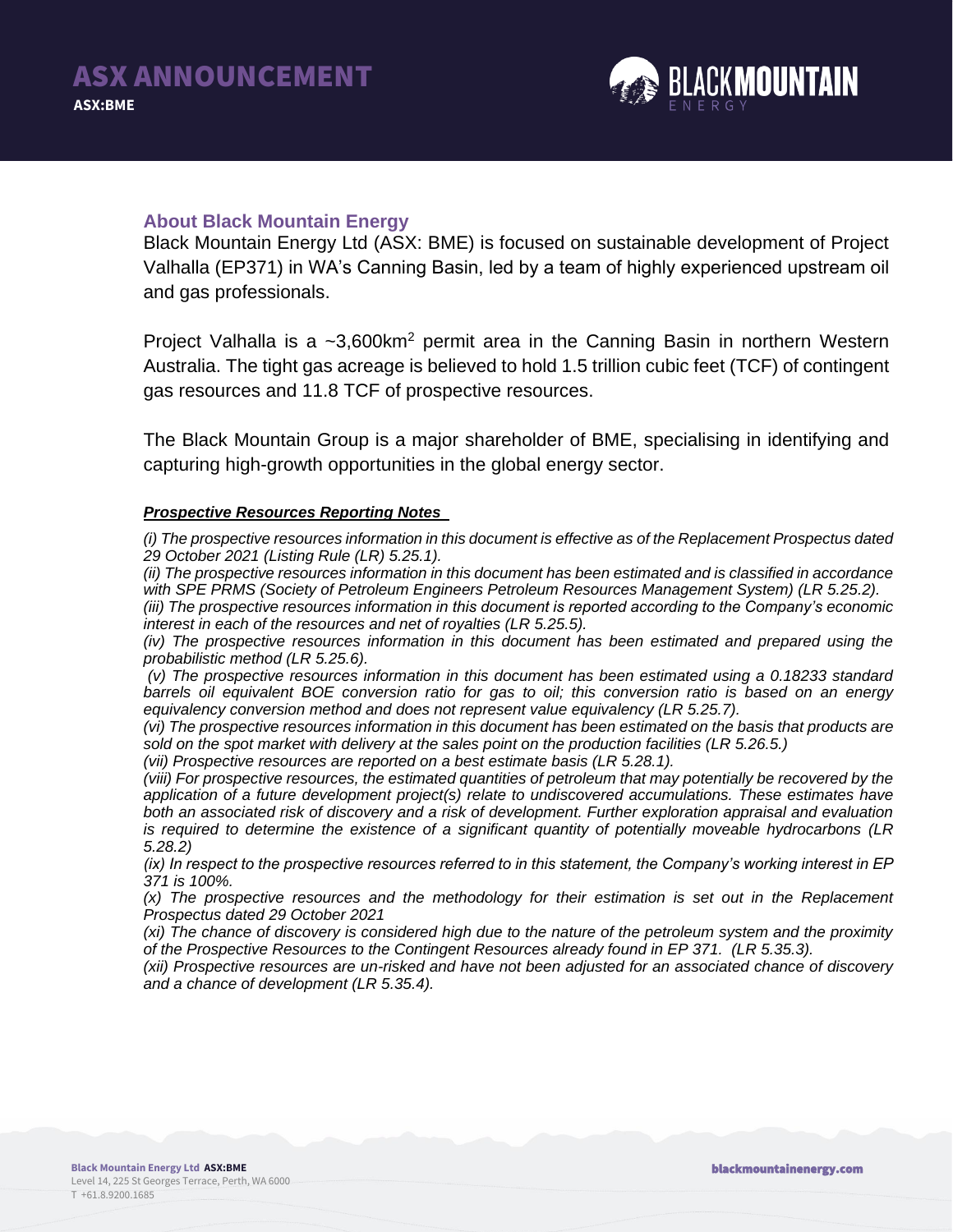## **Appendix 5B**

### **Mining exploration entity or oil and gas exploration entity quarterly cash flow report**

|            | Name of entity                                              |                                   |                                       |
|------------|-------------------------------------------------------------|-----------------------------------|---------------------------------------|
|            | <b>BLACK MOUNTAIN ENERGY LTD</b>                            |                                   |                                       |
| <b>ABN</b> | Quarter ended ("current quarter")                           |                                   |                                       |
|            | 83 652 281 868                                              | 31 March 2022                     |                                       |
|            | <b>Consolidated statement of cash flows</b>                 | <b>Current quarter</b><br>\$A'000 | Year to date<br>(3 months)<br>\$A'000 |
| 1.         | Cash flows from operating activities                        |                                   |                                       |
| 1.1        | Receipts from customers                                     |                                   |                                       |
| 1.2        | Payments for                                                |                                   |                                       |
|            | exploration & evaluation<br>(a)                             | (309)                             | (309)                                 |
|            | development<br>(b)                                          |                                   |                                       |
|            | production<br>(c)                                           |                                   |                                       |
|            | staff costs, directors' fees and<br>(d)<br>consultant costs | (362)                             | (362)                                 |
|            | (e) administration and corporate costs                      | (179)                             | (179)                                 |
| 1.3        | Dividends received (see note 3)                             |                                   |                                       |
| 1.4        | Interest received                                           | 5                                 | 5                                     |
| 1.5        | Interest and other costs of finance paid                    |                                   |                                       |
| 1.6        | Income taxes paid                                           |                                   |                                       |
| 1.7        | Government grants and tax incentives                        |                                   |                                       |
| 1.8        | Other (IPO fees)                                            | (19)                              | (19)                                  |
| 1.9        | Net cash from / (used in) operating<br>activities           | (864)                             | (864)                                 |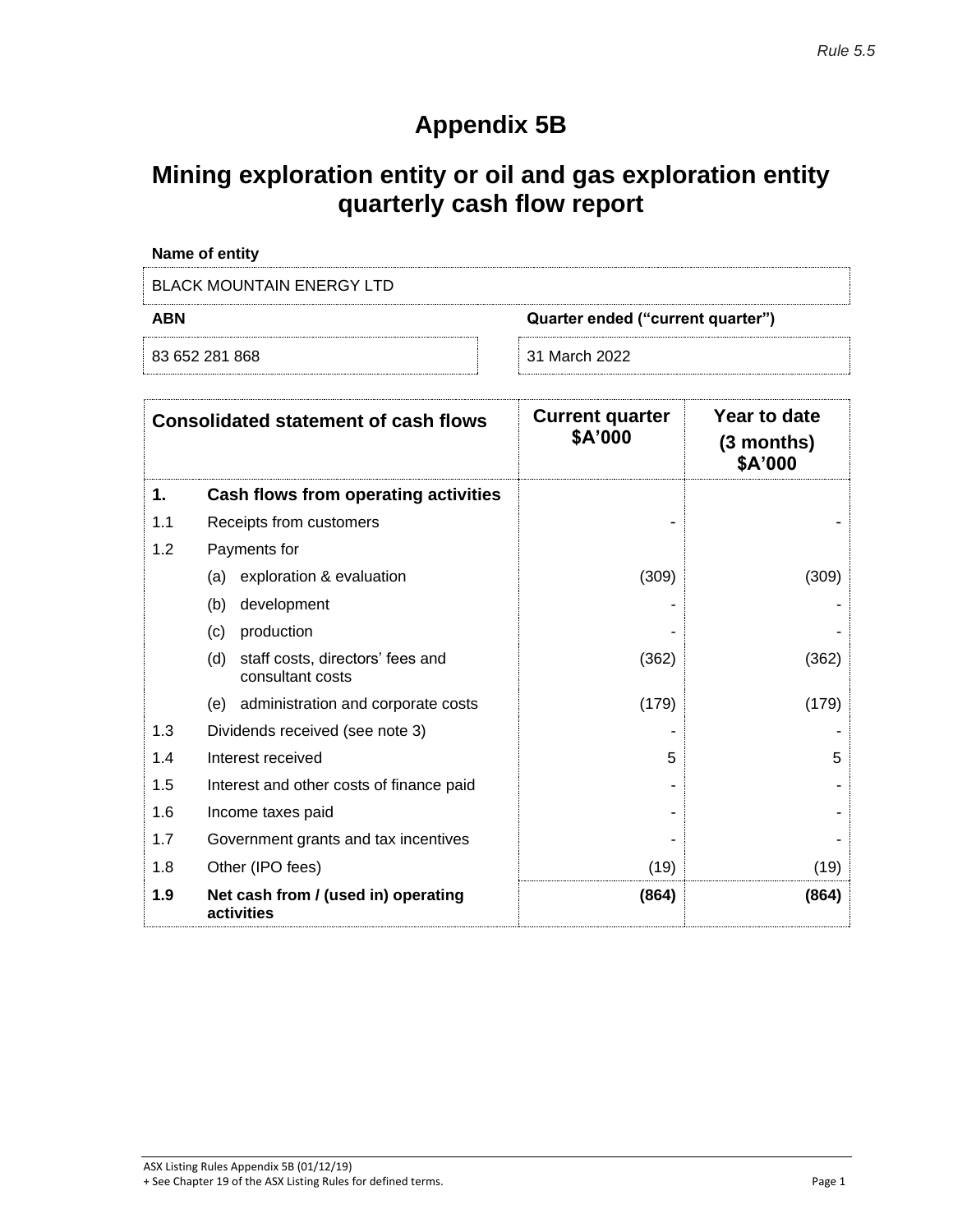| 2.  | Cash flows from investing activities              |     |     |
|-----|---------------------------------------------------|-----|-----|
| 2.1 | Payments to acquire or for:                       |     |     |
|     | entities<br>(a)                                   |     |     |
|     | (b)<br>tenements                                  |     |     |
|     | (c)<br>property, plant and equipment              | (7) | (7) |
|     | (d)<br>exploration & evaluation                   |     |     |
|     | investments<br>(e)                                |     |     |
|     | (f)<br>other non-current assets                   |     |     |
| 2.2 | Proceeds from the disposal of:                    |     |     |
|     | entities<br>(a)                                   |     |     |
|     | (b)<br>tenements                                  |     |     |
|     | (c)<br>property, plant and equipment              |     |     |
|     | (d)<br>investments                                |     |     |
|     | other non-current assets<br>(e)                   |     |     |
| 2.3 | Cash flows from loans to other entities           |     |     |
| 2.4 | Dividends received (see note 3)                   |     |     |
| 2.5 | Other                                             |     |     |
| 2.6 | Net cash from / (used in) investing<br>activities | (7) | (7) |

| 3.   | Cash flows from financing activities                                                       |  |  |
|------|--------------------------------------------------------------------------------------------|--|--|
| 3.1  | Proceeds from issues of equity securities<br>(excluding convertible debt securities)       |  |  |
| 3.2  | Proceeds from issue of convertible debt<br>securities                                      |  |  |
| 3.3  | Proceeds from exercise of options                                                          |  |  |
| 3.4  | Transaction costs related to issues of equity<br>securities or convertible debt securities |  |  |
| 3.5  | Proceeds from borrowings                                                                   |  |  |
| 3.6  | Repayment of borrowings                                                                    |  |  |
| 3.7  | Transaction costs related to loans and<br>borrowings                                       |  |  |
| 3.8  | Dividends paid                                                                             |  |  |
| 3.9  | Other (provide details if material)                                                        |  |  |
| 3.10 | Net cash from / (used in) financing<br>activities                                          |  |  |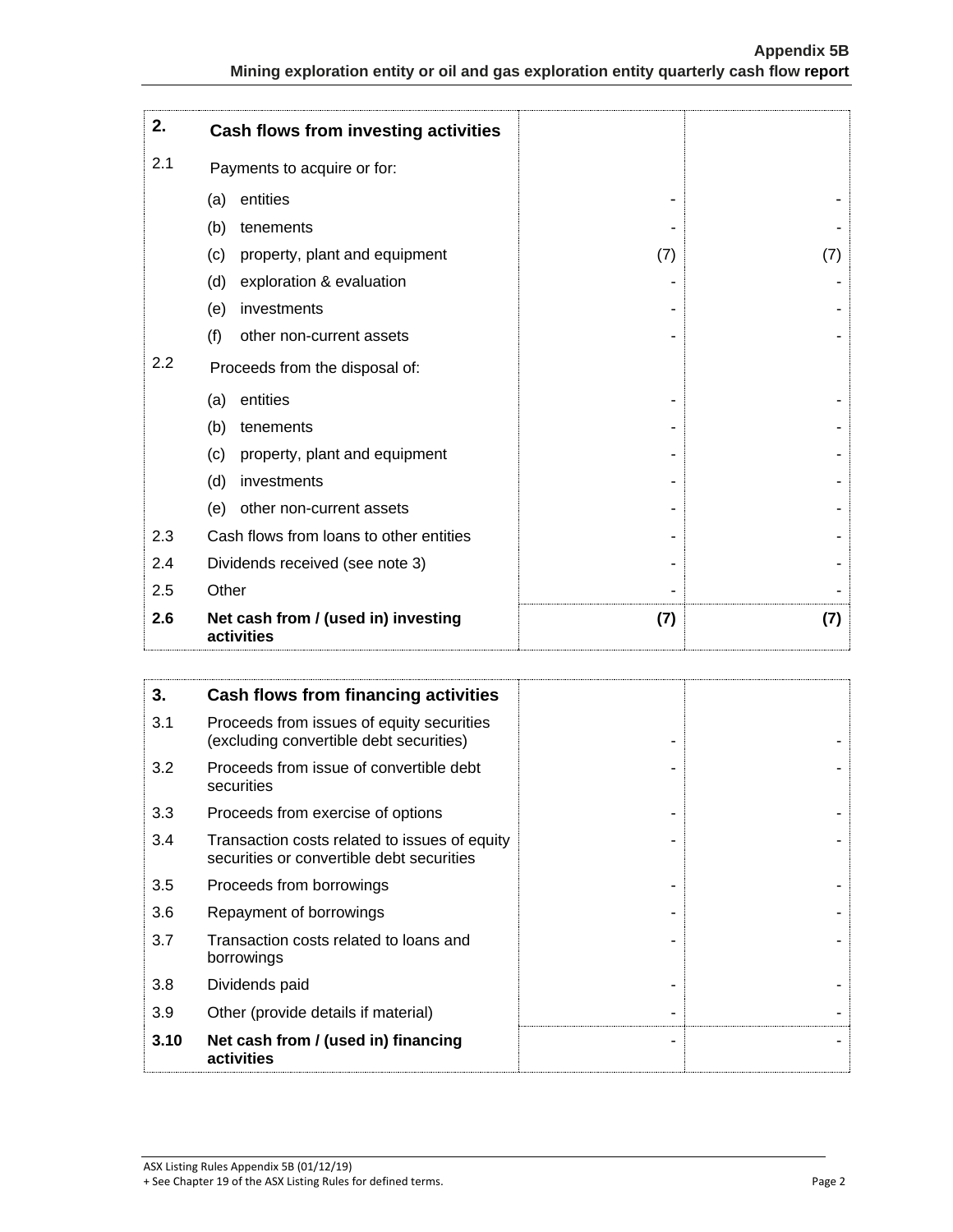| 4.  | Net increase / (decrease) in cash and<br>cash equivalents for the period |       |       |
|-----|--------------------------------------------------------------------------|-------|-------|
| 4.1 | Cash and cash equivalents at beginning of<br>period                      | 9,685 | 9,685 |
| 4.2 | Net cash from / (used in) operating<br>activities (item 1.9 above)       | (864) | (864) |
| 4.3 | Net cash from / (used in) investing activities<br>(item 2.6 above)       | (7)   | (7)   |
| 4.4 | Net cash from / (used in) financing activities<br>item 3.10 above)       |       |       |
| 4.5 | Effect of movement in exchange rates on<br>cash held                     |       |       |
| 4.6 | Cash and cash equivalents at end of<br>period                            | 8,814 | 8,814 |

| 5.  | Reconciliation of cash and cash<br>equivalents<br>at the end of the quarter (as shown in the<br>consolidated statement of cash flows) to the<br>related items in the accounts | <b>Current quarter</b><br>\$A'000 | <b>Previous quarter</b><br>\$A'000 |
|-----|-------------------------------------------------------------------------------------------------------------------------------------------------------------------------------|-----------------------------------|------------------------------------|
| 5.1 | <b>Bank balances</b>                                                                                                                                                          | 814                               | 1,685                              |
| 5.2 | Call deposits                                                                                                                                                                 |                                   |                                    |
| 5.3 | Bank overdrafts                                                                                                                                                               |                                   |                                    |
| 5.4 | Other (Term deposits)                                                                                                                                                         | 8.000                             | 8,000                              |
| 5.5 | Cash and cash equivalents at end of<br>quarter (should equal item 4.6 above)                                                                                                  | 8,814                             | 9,685                              |

| 6.                                                                                                                                                          | Payments to related parties of the entity and their<br>associates                          | <b>Current quarter</b><br><b>\$A'000</b> |
|-------------------------------------------------------------------------------------------------------------------------------------------------------------|--------------------------------------------------------------------------------------------|------------------------------------------|
| 6.1                                                                                                                                                         | Aggregate amount of payments to related parties and their<br>associates included in item 1 | 286                                      |
| 6.2                                                                                                                                                         | Aggregate amount of payments to related parties and their<br>associates included in item 2 |                                          |
| Note: if any amounts are shown in items 6.1 or 6.2, your quarterly activity report must include a description of, and an<br>explanation for, such payments. |                                                                                            |                                          |

Related party payments relate to directors' fees and consultants' costs of \$286,000.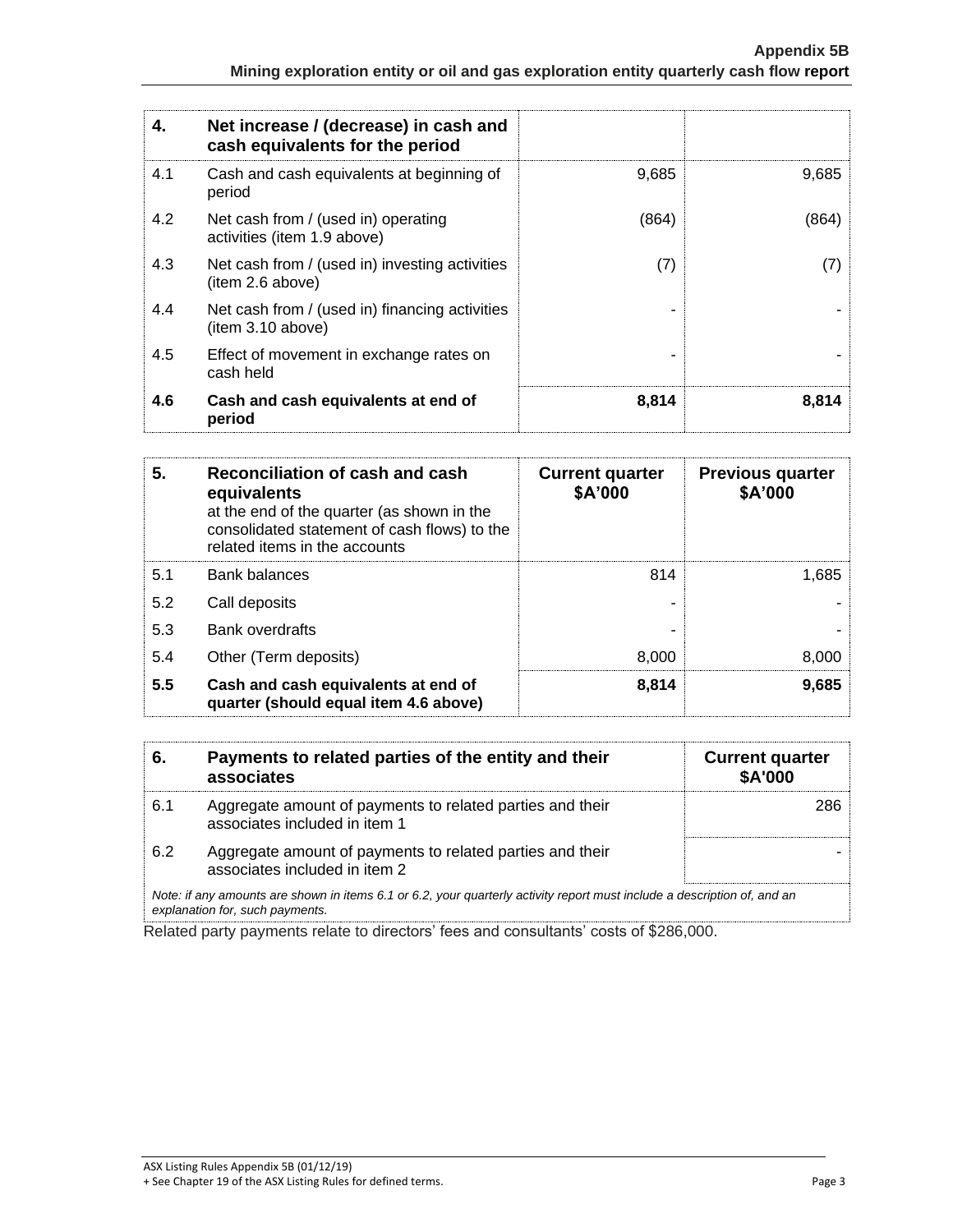| 7.  | <b>Financing facilities</b><br>Note: the term "facility' includes all forms of financing<br>arrangements available to the entity.<br>Add notes as necessary for an understanding of the<br>sources of finance available to the entity.                                                                                                               | <b>Total facility</b><br>amount at quarter<br>end<br>\$A'000 | Amount drawn at<br>quarter end<br>\$A'000 |
|-----|------------------------------------------------------------------------------------------------------------------------------------------------------------------------------------------------------------------------------------------------------------------------------------------------------------------------------------------------------|--------------------------------------------------------------|-------------------------------------------|
| 7.1 | Loan facilities                                                                                                                                                                                                                                                                                                                                      |                                                              |                                           |
| 7.2 | Credit standby arrangements                                                                                                                                                                                                                                                                                                                          |                                                              |                                           |
| 7.3 | Other (please specify)                                                                                                                                                                                                                                                                                                                               | $\overline{\phantom{0}}$                                     |                                           |
| 7.4 | <b>Total financing facilities</b>                                                                                                                                                                                                                                                                                                                    |                                                              |                                           |
| 7.5 | Unused financing facilities available at quarter end                                                                                                                                                                                                                                                                                                 |                                                              |                                           |
| 7.6 | Include in the box below a description of each facility above, including the lender, interest<br>rate, maturity date and whether it is secured or unsecured. If any additional financing<br>facilities have been entered into or are proposed to be entered into after quarter end,<br>include a note providing details of those facilities as well. |                                                              |                                           |

| 8.          |                                                                                                                                                                                                                                 | Estimated cash available for future operating activities                                                                                                                                                               | \$A'000 |
|-------------|---------------------------------------------------------------------------------------------------------------------------------------------------------------------------------------------------------------------------------|------------------------------------------------------------------------------------------------------------------------------------------------------------------------------------------------------------------------|---------|
| 8.1         |                                                                                                                                                                                                                                 | Net cash from / (used in) operating activities (item 1.9)                                                                                                                                                              | (864)   |
| 8.2         |                                                                                                                                                                                                                                 | (Payments for exploration & evaluation classified as investing<br>activities) (item 2.1(d))                                                                                                                            |         |
| 8.3         |                                                                                                                                                                                                                                 | Total relevant outgoings (item $8.1 +$ item $8.2$ )                                                                                                                                                                    | (864)   |
| 8.4         |                                                                                                                                                                                                                                 | Cash and cash equivalents at quarter end (item 4.6)                                                                                                                                                                    | 8,814   |
| 8.5         |                                                                                                                                                                                                                                 | Unused finance facilities available at quarter end (item 7.5)                                                                                                                                                          |         |
| 8.6         |                                                                                                                                                                                                                                 | Total available funding (item $8.4 +$ item $8.5$ )                                                                                                                                                                     | 8,814   |
| 8.7         | item 8.3)                                                                                                                                                                                                                       | Estimated quarters of funding available (item 8.6 divided by                                                                                                                                                           | 10.2    |
|             | Note: if the entity has reported positive relevant outgoings (ie a net cash inflow) in item 8.3, answer item 8.7 as "N/A".<br>Otherwise, a figure for the estimated quarters of funding available must be included in item 8.7. |                                                                                                                                                                                                                        |         |
| 8.8         | If item 8.7 is less than 2 quarters, please provide answers to the following questions:                                                                                                                                         |                                                                                                                                                                                                                        |         |
|             | 8.8.1<br>cash flows for the time being and, if not, why not?                                                                                                                                                                    | Does the entity expect that it will continue to have the current level of net operating                                                                                                                                |         |
|             | Answer: N/A                                                                                                                                                                                                                     |                                                                                                                                                                                                                        |         |
|             | 8.8.2                                                                                                                                                                                                                           | Has the entity taken any steps, or does it propose to take any steps, to raise further<br>cash to fund its operations and, if so, what are those steps and how likely does it<br>believe that they will be successful? |         |
| Answer: N/A |                                                                                                                                                                                                                                 |                                                                                                                                                                                                                        |         |
|             | 8.8.3                                                                                                                                                                                                                           | Does the entity expect to be able to continue its operations and to meet its business<br>objectives and, if so, on what basis?                                                                                         |         |
|             | Answer: N/A                                                                                                                                                                                                                     |                                                                                                                                                                                                                        |         |
|             |                                                                                                                                                                                                                                 | Note: where item 8.7 is less than 2 quarters, all of questions 8.8.1, 8.8.2 and 8.8.3 above must be answered.                                                                                                          |         |